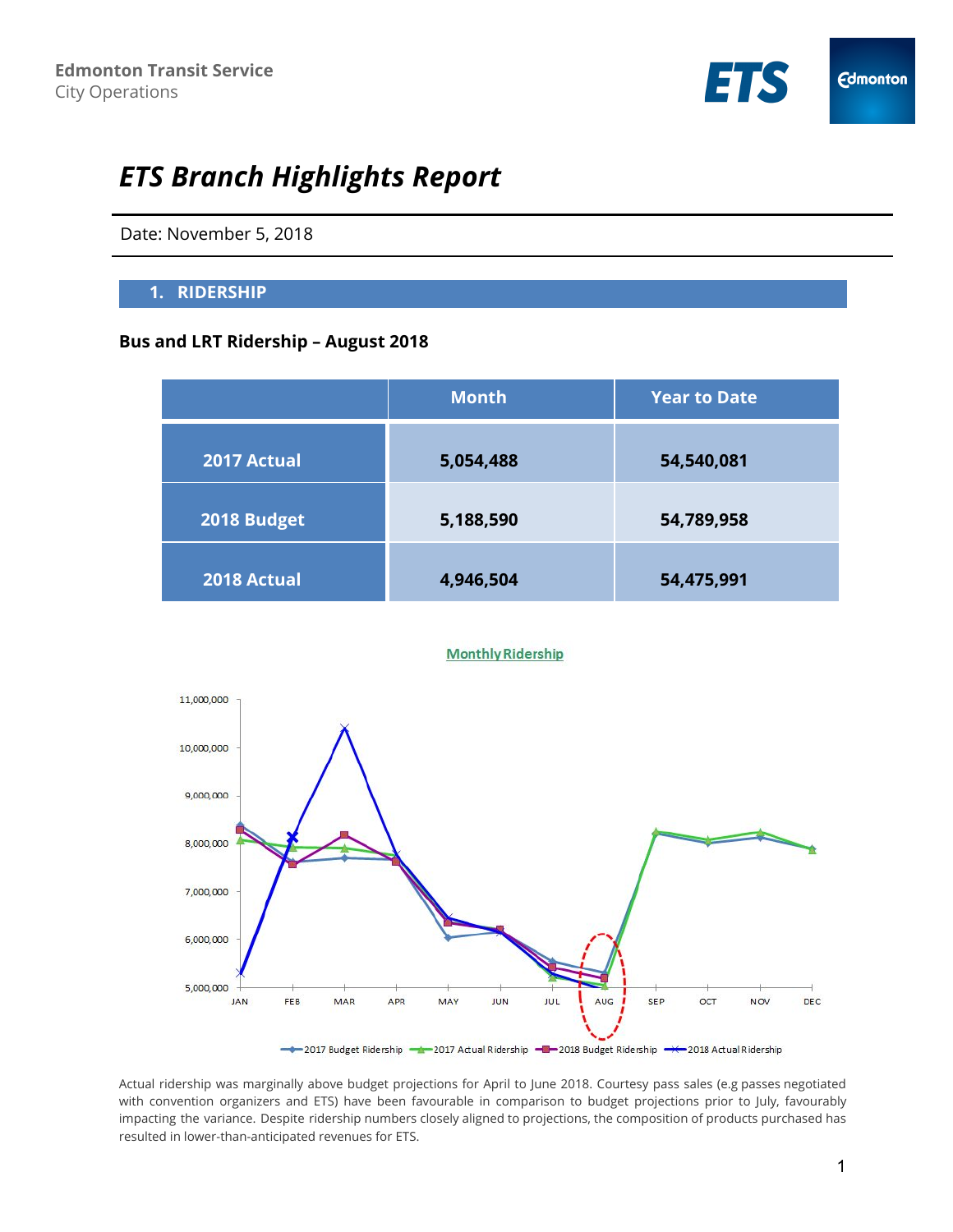# **2. ETS UPDATES**

#### **Safety and Security Measures**

Early in October, Administration presented CR 6489 Transit Safety and Security to Council in response to recent incidents at transit centres and LRT stations. In the report, Administration recommended the following measures to improve safety and security for employees and customers:

- Deploy 24/7 contracted private security at 25 transit stations that have had incidents in the past five years. This deployment starts November 12, 2018 and will be phased in over the course of two weeks. A communications plan is being developed to support the rollout.
- Install retractable bus shields on all buses, starting with the procurement of new buses, and installation on current buses with air conditioning. Following these installations, the plan is to retrofit older buses with retractable shields and heating and air conditioning units for operator comfort.
- Enhance continuous operator training by implementing the following modules (deploying Transit Ambassador modules from CUTA):
	- How to manage difficult & dangerous situations (Operators started to receive this training the week of October 22. It is anticipated all operators will have it completed by the end of April 2019).
	- Defensive driving
	- Customer relations/advanced customer service
	- Emergency first aid/mental health supports
- Add more Inspectors and Transit Peace Officers to improve response times and operator support.
- Retrofit remaining buses with on-board cameras (to be completed by March 2019).

These items will be discussed as part of the 2019-2022 budget deliberations and are being presented as funded capital profiles and service packages.

### **Capital Budget Update**

The 2019-2022 Capital Budget was presented to Council on October 23, 2018. The process was led by the Finance Department and included many rounds of peer review and evaluation to select capital profiles to move forward for consideration. Given the limited amount of capital spending available, only some ETS items received support to move forward. Capital profiles fall into one of two categories: growth items or renewal items.

The capital growth profiles being brought forward for ETS include:

**● Safety**

As outlined above, a capital profile for Bus safety and security enhancements (\$12.2M) is recommended for funding in 2019-2022.

# ● **Non-Growth Transit Scenario**

Bus safety and security and transit Smart Fare are being recommended to Council. Stadium LRT Station Upgrade has been identified as potentially funded by debt.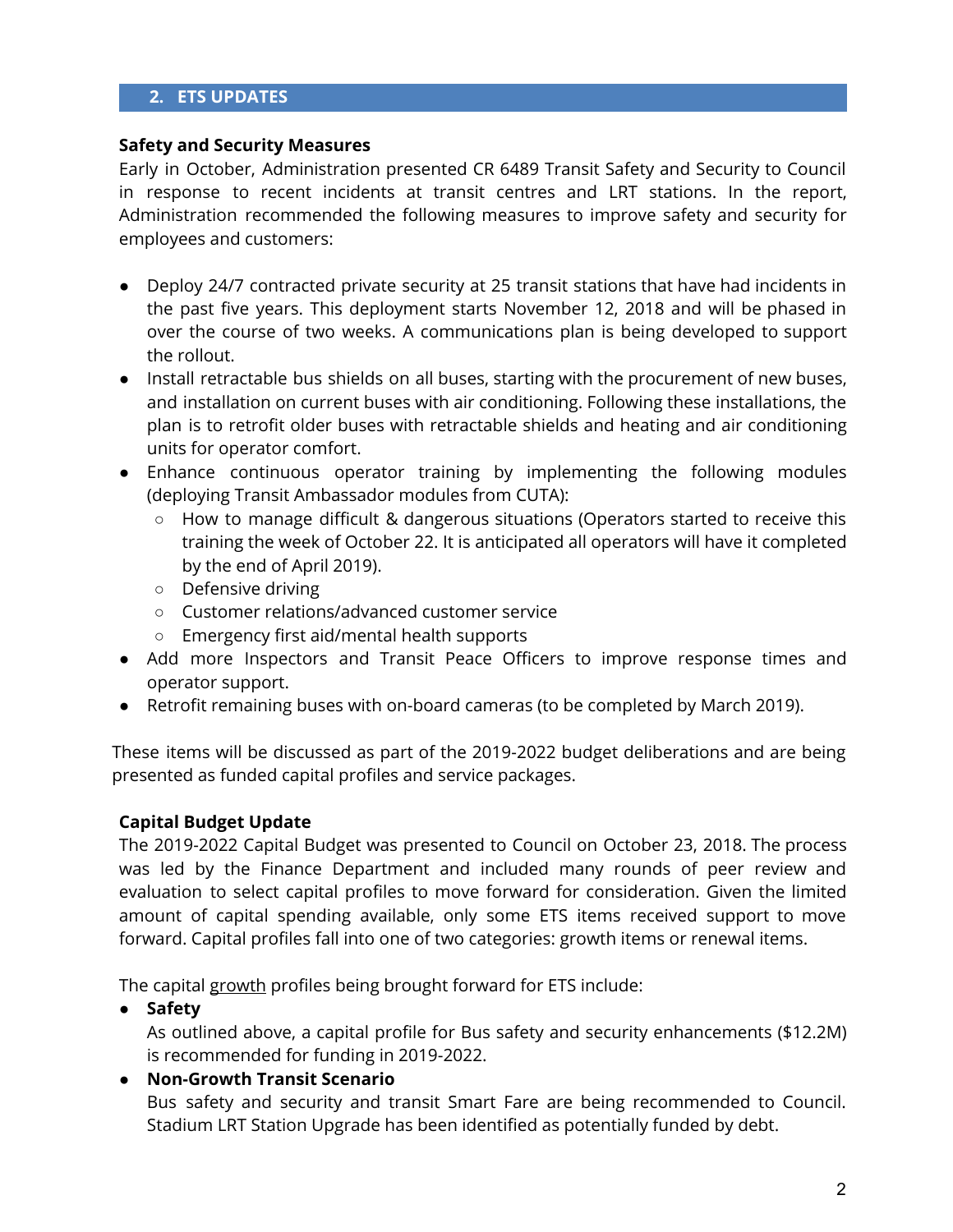# ● **Smart Fare**

The Smart Fare system is included in the report as recommended for growth. However, this is only a \$570,000 adjustment to reconcile between the original ask and the funding provided by the province.

None of the other ETS capital growth requests are recommended for funding including a new transit garage, Integrated Traffic/Transit Control Centre (formerly Unified Control Centre), Ferrier tent replacement, electronic fareboxes, and train-to-wayside communications.

The capital renewal profiles moving forward are:

| <b>ETS Renewal Profiles</b>     | 2019-2022 Total |
|---------------------------------|-----------------|
| Bus Fleet & Equipment Rehab     | \$158.2M        |
| LRT Signals and Electrification | \$15.0M         |
| Transit Communications*         | \$11.4M         |
| <b>Bus Equipment</b>            | \$5.8M          |
| Transit Facility and ROW        | \$4.9M          |
| LRV Fleet & Equipment           | \$4.9M          |

(Note: Transit Communications is not corporate communications and engagement; it is referring to communications technology related to network infrastructure, LRT communications, etc.)

### **Rail Replacement**

Throughout October, a number of rail replacement maintenance projects took place. About 2,000 feet of end-of-life rail was replaced, the majority of which took place near 111 Street.

![](_page_2_Picture_8.jpeg)

Pictures from the weekend of Oct 20-21 rail replacement work.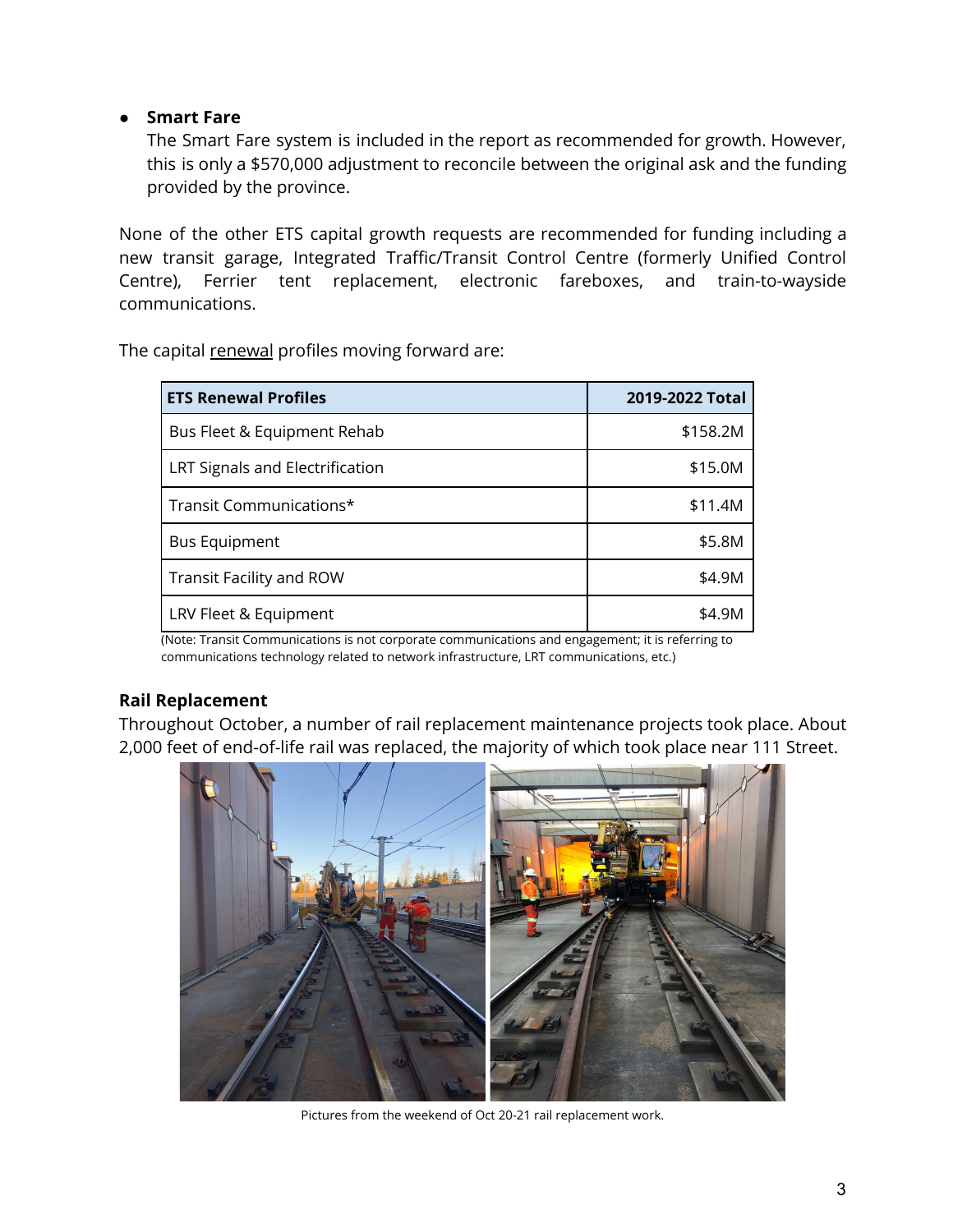# **LRT Pantograph Damage**

Throughout the early hours of Wednesday, October 24, damage to 40 LRT pantographs was discovered. This is the part of the train that connects an LRT car to the overhead catenary line that powers the train. The decision was made to ground the 40 LRT cars, which is almost 40 per cent of the fleet, conduct a thorough investigation and carry out the repairs. Replacement buses largely mitigated the LRT service loss. The root cause was an issue with the catenary system that had been identified and repaired, but had already caused damage to the pantographs. Engineering and maintenance crews worked continuously to repair the damage, and were able to gradually bring vehicles back into service throughout the day. The Operations teams worked to coordinate resources to mitigate service impacts, while Communications and Technical Services worked to communicate the status of mitigation to the public. Full LRT service resumed the following morning. Several lessons were learned, but it was an excellent example of teamwork and incident management.

### **ELA Launch**

The City of Edmonton's Corporate Strategy branch is leading an autonomous vehicle pilot project as an action of the Smart Transportation Action Plan which was approved by City Council on September 11, 2018. The City is partnering with Pacific Western Transportation (PWT) to bring ELA (an electric autonomous vehicle) to Edmonton.

The goals of the pilot are to provide Edmontonians the chance to see and experience an autonomous vehicle, to garner feedback on citizen readiness and perception to inform future City planning and building, and to facilitate cold-weather and cybersecurity testing. ELA is available for five weeks so the public can take a test ride at various locations throughout the city. In partnership with the University of Alberta, ELA will operate on the University's connected testbed for cybersecurity testing, cold-weather testing and connected vehicle research. The City of Calgary also conducted a similar public pilot with PWT in September.

After pilot completion, findings will be summarized and reported to Urban Planning Committee as part of the Smart Transportation Action Plan. Additionally, results will contribute to the future Transportation Master Plan as part of the development of the City Plan.

**Ride Transit Program Evaluation Results Report - EndPoverty Edmonton Presentation** On October 24, Administration provided the EndPoverty Edmonton Stewardship Roundtable with an update about the program. In the presentation, Administration highlighted results of the recent pilot program evaluation and discussed next steps for determining the program's future. On November 28, 2018 a report will be shared with Council as part of the budget process, to request on-going support for making the program permanent and expanding eligibility to include a sliding-scale model.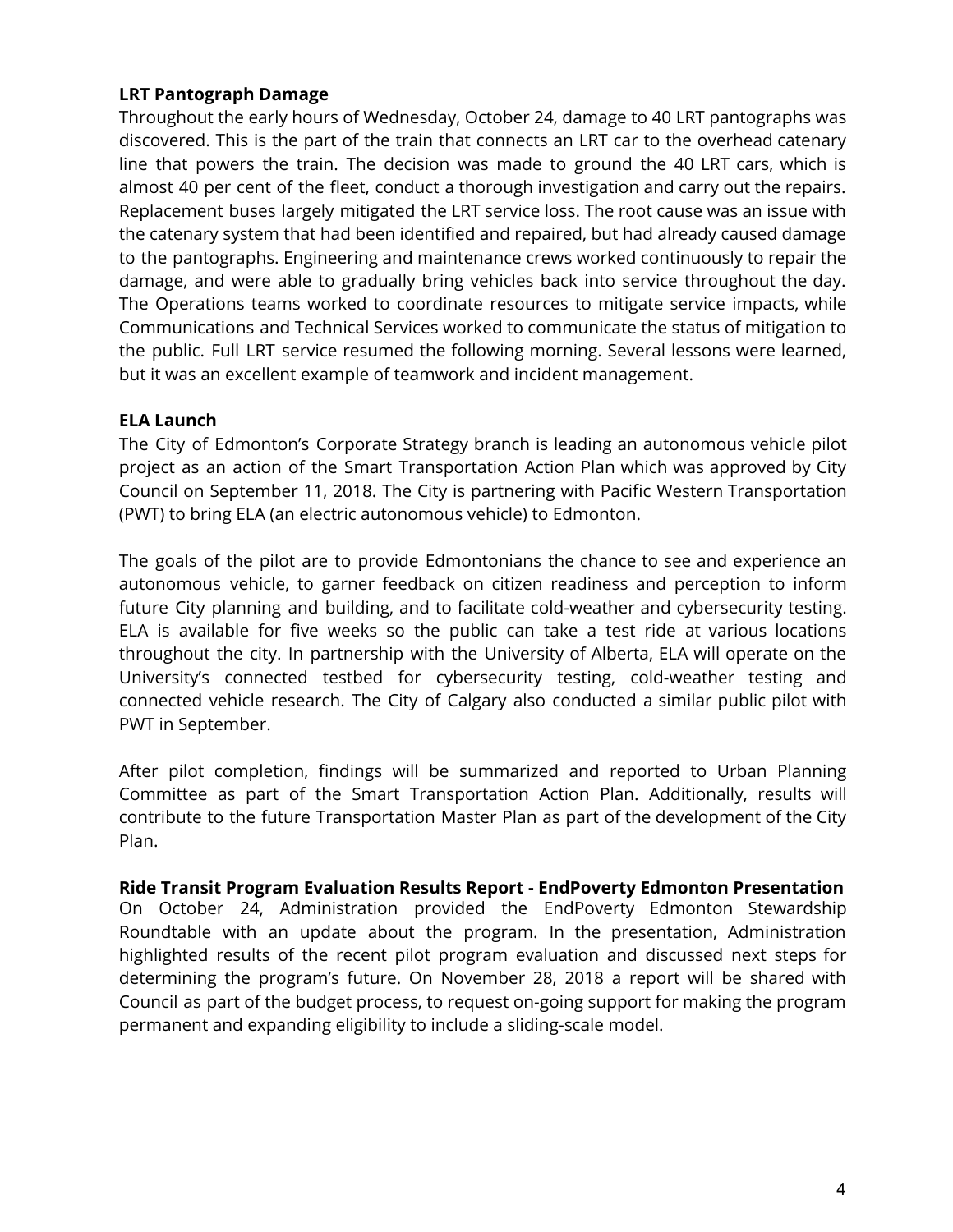### **3. ETSAB INFORMATION REQUESTS**

#### **ETS Twitter**

The @takeETSalerts is managed by the Communications and Engagement team. Depending on the nature of the tweet, there may be an immediate response, however, tweets are evaluated on an individual basis. If the tweet is a complaint, inquiry or more complex request, it may be directed to the specific section to develop a response, or it may not be responded to at all. With respect to the specific inquiries from ETSAB:

#### **● Tweet regarding Customers Signalling Bus Operators**

The intent of the original tweet (below) on takeETSalert Twitter and ETS Connect was to remind bus customers to pay attention when their bus is approaching. It was intended to supplement the "[Using](https://www.edmonton.ca/ets/using-the-bus.aspx) the Bus" web page on takeETS.com.

#### From [takeETSalert](https://twitter.com/takeETSalert/status/1035249563341410305) Twitter on August 30, 2018:

"W[a](https://twitter.com/hashtag/yegtransit?src=hash)iting for a **[#yegtransit](https://twitter.com/hashtag/yegtransit?src=hash)** bus? Remember to watch attentively for your approaching bus & signal the operator that you'd like to board. Otherwise, the operator may presume you're waiting for a different bus and not stop."

From September 2018 ETS Connect:

"A friendly reminder about catching the bus: When you're waiting at a bus stop, be sure to pay close attention for your approaching bus and show the oncoming operator you want to board his/her specific bus. Step out of the bus shelter, face the oncoming bus and make eye contact with the operator, otherwise the operator might assume you're waiting for a different bus and not stop. Keep in mind that one bus stop can often serve multiple routes, therefore it's important that customers give the operator a signal that they'd like to board that specific bus."

### **● ETS Reporting through 311 App**

The 311 App is an easy way for the public to report concerns related to City services. Currently, there are 32 services available to report via the app.

Specifically for transit, the public can report:

- Overflowing garbage at transit stations and bus stops
- Graffiti on benches, shelters, stations, buses, LRT cars, LRT stations
- Bus shelter vandalism and damage
- Encampment

ETS and 311 are examining the customer assistance experience. The journey of reporting concerns (using such methods as email, phone, applications) is being evaluated through to resolution.